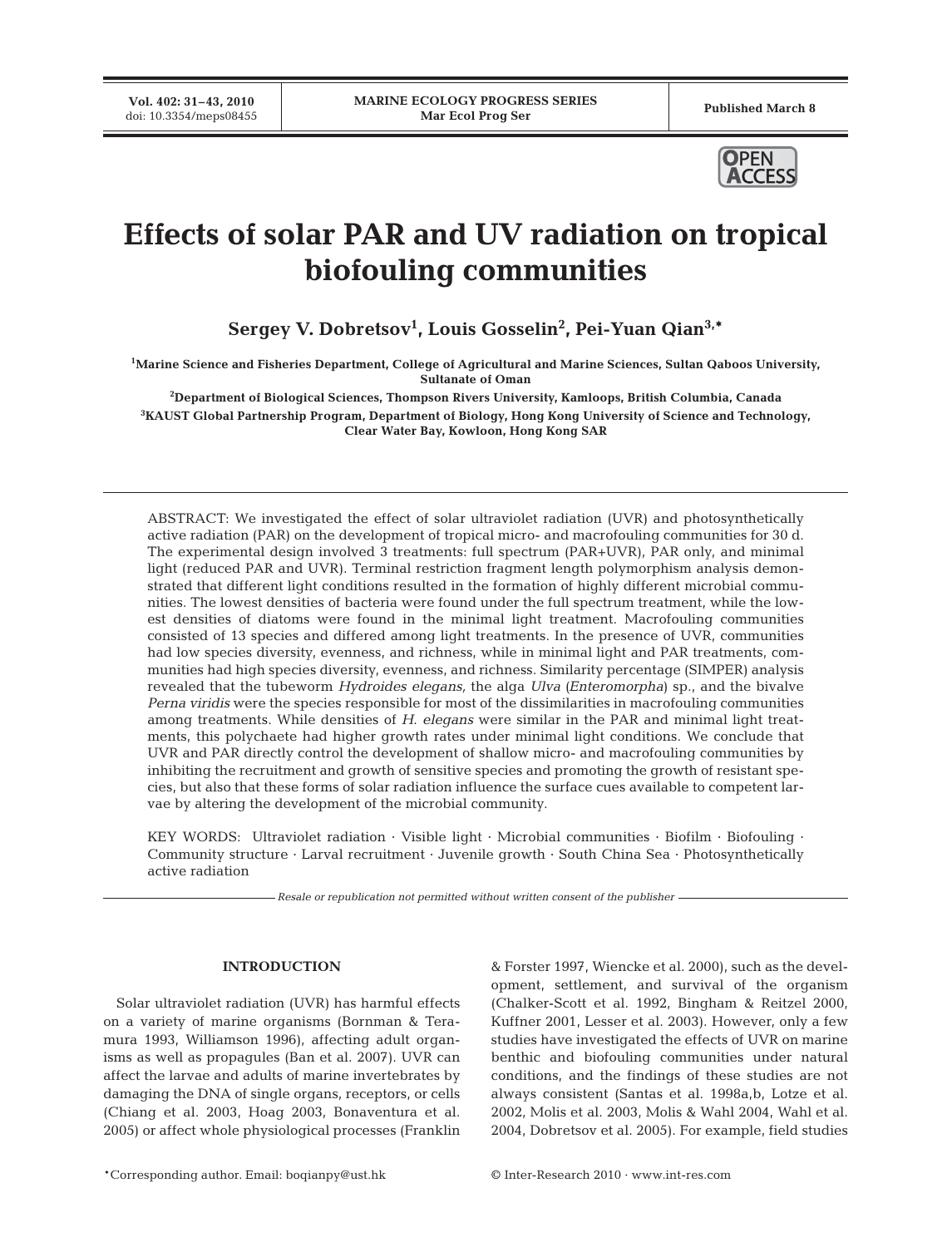in Nova Scotia, Canada (Lotze et al. 2002), and Hong Kong (Dobretsov et al. 2005), and mesocosm studies in the Caribbean (Santas et al. 1998a) have found that UVR influences macrofouling and benthic community structure and development. Similarly, the growth of UV sensitive diatom species was reduced in a field experiment in the Caribbean (Santas et al. 1998b). However, another study in Namibia (Molis & Wahl 2004) did not detect any clear trend of UVR effects on macrofouling communities because some UV-tolerant species provided protective shading for UVR-sensitive species (Wahl et al. 2004).

Propagule settlement and the formation of marine biofouling communities (Glasby 2000, Glasby & Connell 2001, Dobretsov et al. 2005) can also be affected by photosynthetically active radiation (PAR), especially for photosynthetic species such as algae (Han et al. 2004, Jiang et al. 2007, Steinhoff et al. 2008, Wulff et al. 2008). Glasby (1999) reported that communities developing on substrates exposed to minimal light (shaded) were characterized by low algal and spirorbid density and high density of bryozoans, serpulid polychaetes, ascidians, and sponges.

Microbial communities can also regulate the recruitment of macrofouling species by induction or inhibition of larval settlement and metamorphosis of invertebrate larvae and algal spores (see review by Qian et al. 2007). UVR and PAR might therefore affect the structure of macrofouling communities indirectly by modifying the growth and composition of microbial communities.

The present study expands our understanding of the effect of UVR on biofouling communities. In comparison to previous studies, which separated microbial and macrofouling components or studied them under laboratory controlled conditions, we investigated the effect of both UVR and PAR on the overall development of micro- and macrofouling communities in field experiments. The specific goals of this study were to examine the effect of UVR and PAR on (1) the densities of bacteria and diatoms; (2) the composition of bacterial communities; (3) the density and diversity of macrofouling communities; and (4) the growth of a dominant macrofouling species, the polychaete *Hydroides elegans.*

# **MATERIALS AND METHODS**

**Experimental site.** This field experiment lasted 30 d in July and August 2004, and was conducted at the perimeter of a fish farm in semi-enclosed Yung Shue O Bay, Hong Kong (22° 24' N, 114° 21' E). The study area is characterized by a tidal range of 0.5 to 2.5 m. The water depth at the site of the fish farm was 5 m at low tide, and currents were relatively modest with an average flow rate of  $0.1 \text{ m s}^{-1}$ . Sediments in the bay were a combination of fine sand and silt. The water temperature and salinity during the study period varied from 29 to 30°C and 28 to 30‰, respectively. The mean UV-A (320 to 400 nm) and UV-B (280 to 320 nm) radiation at noon in Hong Kong during the experimental period was  $29.4 \pm 2.3 \text{ W m}^{-2}$  (minimal = 22.7, maximal = 36.5 W m<sup>-2</sup>) and  $1.5 \pm 0.4$  W m<sup>-2</sup> (minimal = 0.38, maximal = 2.6 W  $m^{-2}$ ), respectively, as measured by the Hong Kong observatory. Although the actual radiation levels received by Petri dishes were not measured in this study, our previous experiments (S. Dobretsov unpubl.) in the same area showed that about  $39 \pm 8\%$ of UV-A and UV-B reach a water depth of 20 cm.

**Experimental design.** The effects of UVR and PAR on the biofilm and macrofouling communities were examined using 18 custom-designed experimental units (Fig. 1). These units were suspended, about 50 cm apart from each other, from a floating pontoon. Each unit consisted of 1 large (37 cm diameter) acrylic disk and 1 small (24 cm diameter) disk; the 2 disks were held 15 cm apart by a section of PVC tubing. The large upper disk acted as a light filter that shielded the lower disk; the lower disk was opaque and served as a base to which we attached a set of sterile Petri dishes (50 mm diameter) to monitor the biofilm and macrofouling communities. All Petri dishes were attached to the upwards-facing side of the lower disk. These experimental units were attached to ropes and suspended at a depth of 15 to 20 cm below the surface, with a weight attached to the lower end of each rope to stabilize the unit and to keep the disks aligned vertically (Fig. 1). The experimental design involved 3 treatments (full spectrum, PAR only, and minimal light) with 6 replicate units treatment<sup>-1</sup> and 6 Petri dishes



Fig. 1. Experimental set-up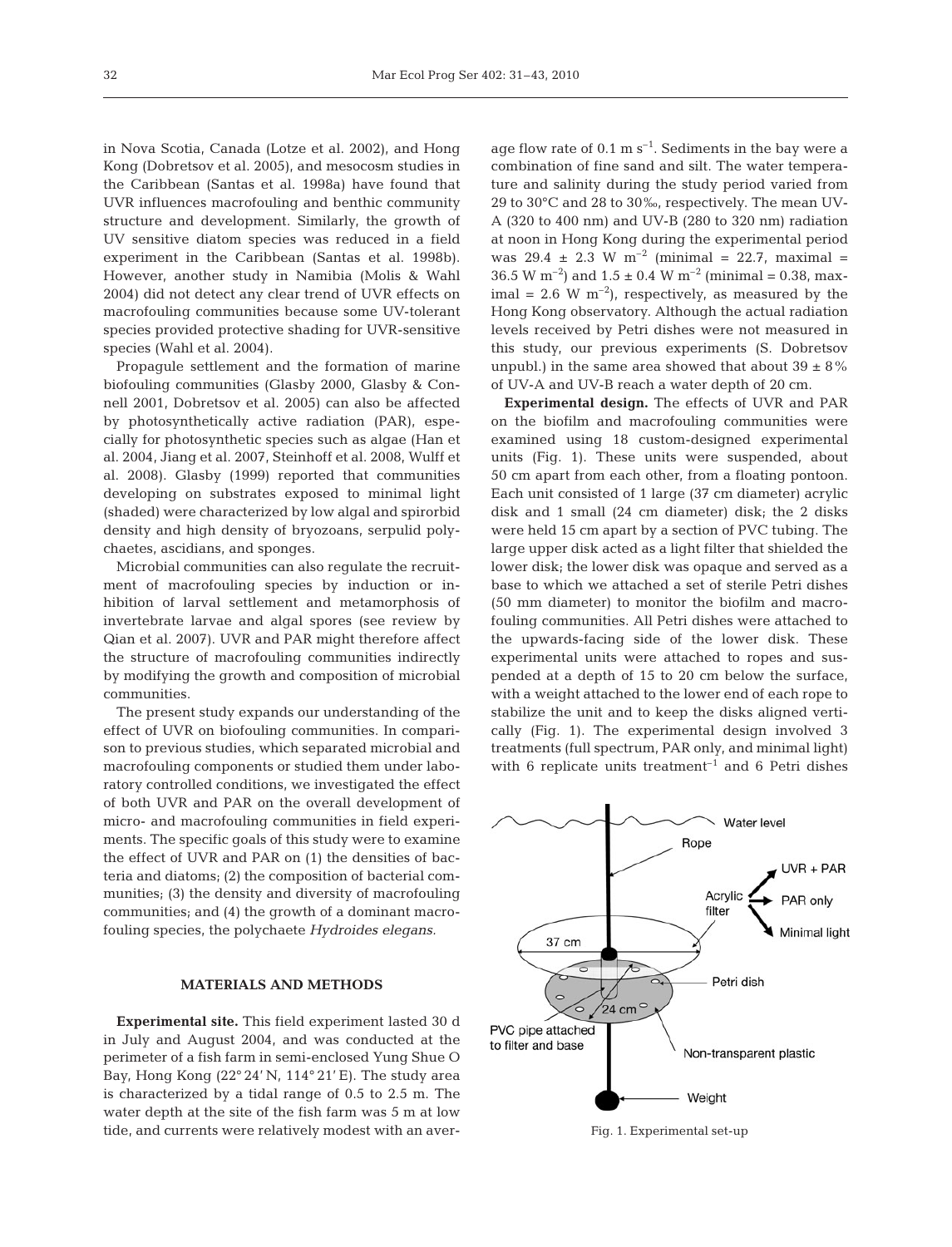unit–1. For the full spectrum (control) treatment, the top disk of each unit consisted of 3 mm thick acrylic that was 90% transparent to all UVR and PAR wavelengths. The PAR only treatment was obtained using 4 mm thick acrylic that was opaque to UVR (290 to 400 nm) but allowed 90% transmission of PAR. The third treatment, minimal light, was obtained using 3 mm thick grey acrylic that was opaque to all light wavelengths and thus shielded the Petri dishes from all direct solar radiation; only modest levels of oblique diffuse light could reach the Petri dish surfaces. To minimize the effects of sedimentation and fouling on the transmission properties of the filter disks, all upper disks were cleaned with a soft sponge at least twice a week.

Two Petri dishes were taken from each replicate unit on Days 7, 14, and 30 after the start of the experiment. On each of those collection dates, for each of the 3 treatments, 6 Petri dishes (1 dish unit<sup>-1</sup>  $\times$  6 replicate units treatment<sup>-1</sup>) were used for the analysis of macrofouling communities and measurements of *Hydroides elegans* growth. The other 6 Petri dishes (1 dish unit–1  $\times$  6 replicate units treatment<sup>-1</sup>) were divided into 2 sets of 3 dishes. One set of 3 dishes treatment<sup>-1</sup> was used for bacterial community composition analysis and the other set was used for counts of bacterial and diatom densities. We report data for microbial analysis only for Days 7 and 14; by Day 30, the bacteria and diatoms were layered on top of each other and could no longer be counted, and the presence of PCR inhibitors and DNA-degrading enzymes in the dishes prevented the amplification of bacterial DNA.

**Microbial community analysis.** *Bacteria and diatom densities:* Prior to counting bacteria and diatoms on the inside surfaces of the Petri dishes, biofilms were fixed with a 4% formalin solution prepared with autoclaved 0.22 µm filtered seawater. Bacteria were then stained with the DNA-binding fluorochrome 4,6-diamidino-2 phenylindole (DAPI; Fluka). DAPI was first dissolved in distilled water at 50  $\mu$ g ml<sup>-1</sup> (stock solution) and then diluted in filtered (0.22 µm) sterile seawater to achieve a working concentration of 0.5  $\mu$ g ml<sup>-1</sup>. For each dish, bacteria were counted in each of 10 haphazardly selected fields of view under an epifluorescence microscope (Axiophot, Zeiss; magnification 1000 $\times$ ;  $\lambda_{Ex}$  = 359 nm,  $\lambda_{\text{Em}}$  = 441 nm). Densities of bacteria and diatoms were log-transformed (Zar 1996) to improve normality of the data. The normality assumption was verified with the Shapiro-Wilk test (Shapiro & Wilk 1965). Densities of microorganisms developed under different light regime treatments were compared using repeated measures analysis of variance (ANOVA; Zar 1996). Post hoc multiple comparisons were performed using the Tukey HSD test at a significance level of  $α = 0.05$ .

*Bacterial community composition:* The composition of the bacterial community that developed in 3 replicated Petri dishes treatment<sup>-1</sup> was examined using terminal restriction fragment length polymorphism (T-RFLP) analysis (Dunbar et al. 2001). The entire surface area of each Petri dish was swabbed with a sterile cotton ball. One swab from each Petri dish was extracted with 1 ml of buffer (100 mM Tris-HCl, 100 mM EDTA, 100 mM sodium phosphate, 1.5 M sodium chloride, 1% CTAB; at  $pH = 8$ ). For lysing, the samples were subjected to 3 cycles of freezing and thawing followed by 30 min incubation in Proteinase K solution (10 mg ml<sup>-1</sup> in TE buffer) at 37°C, and then a 2 h incubation in 20% sodium dodecylsulfate (SDS) at 65°C. The cotton swabs were then removed and the solution was centrifuged (7599  $\times$  *g* for 5 min). DNA from the supernatant was extracted and purified twice in a volume of 24:1 chloroform:isoamylalcohol, followed by precipitation in isopropanol at room temperature for 15 min. The precipitated DNA was washed with cold 70% ethanol, resuspended in 50 µl of autoclaved doubledistilled water, and then frozen at –80°C until use.

Polymerase chain reaction (PCR) of the 16S rRNA bacterial gene was performed in a total volume of 25 µl containing 1 µl of DNA template, 250 µM of each deoxyribonucleotide triphosphate (dATP, dCTP, dGTP, dTTP; Pharmacia Biotechnology), 1 U of DNA *Taq* polymerase (Amersham Biosciences), and 0.8 µM of each universal primer: 341F forward (5'-CCT ACG GGA GGC AGC AG-3') and 926R reverse (5'-CCG TCA ATT CCT TTR AGT TT-3'). The 926R primer was labeled at the 5' end with 6-carboxy fluorescine (FAM) dye. The thermocycling conditions were as follows: 95°C for 2 min (1 cycle); 95°C for 30 s (15 cycles), 60°C for 3 min (1 cycle), and 72°C for 3 min (1 cycle). The annealing temperature started at 60°C and was reduced to  $45^{\circ}$ C in increments of  $1^{\circ}$ C cycle<sup>-1</sup>. Amplified DNA (4 µl of PCR mixtures) was visualized by gel electrophoresis on a 1.5% agarose gel in Tris-acetateethylenediaminetetraacetic acid (TAE) buffer.

Fluorescently labeled PCR products from triplicate PCR amplifications were purified with the Wizard<sup>®</sup> PCR preps DNA purification system (Promega) according to the manufacturer's protocol. Purified amplicons were digested with 20 U *Msp*I (Boehringer Mannheim Biochemicals) at 37°C for 6 h. Aliquots of digested products (10 µl) were mixed with 0.5 µl of internal size standard (ET550-R, Amersham Biosciences) and applied to capillary electrophoresis on a MegaBACE™ genetic analyzer (Amersham Biosciences) operated in the genotyping mode. After electrophoresis, the lengths of the fluorescently labeled terminal restriction fragments (T-RFs) were determined by comparison to internal size standards by using the 'Fragment Profiler' software (Amersham Biosciences). The lengths of T-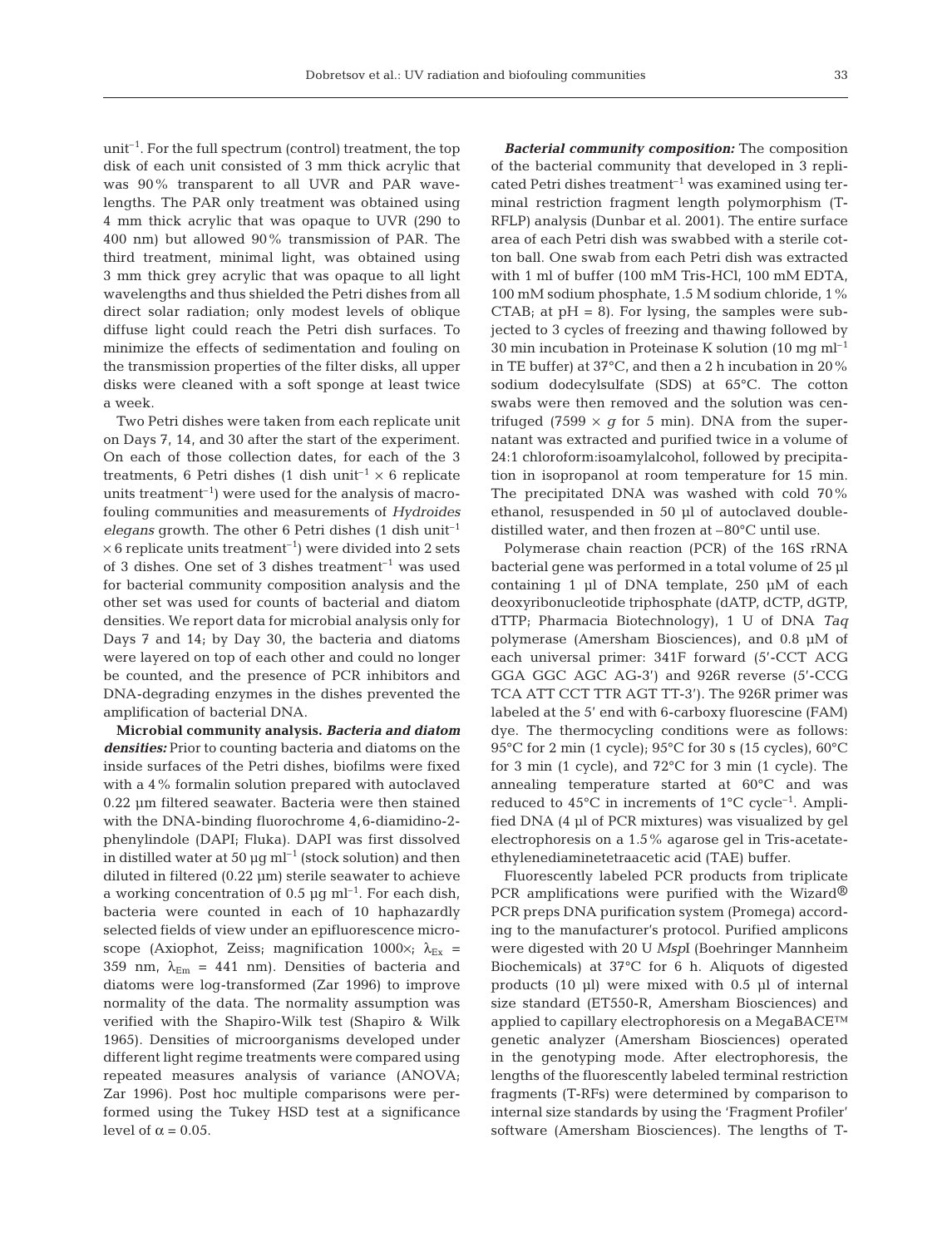RFs were rounded up to the nearest integral values. Peaks that were less than 1.0 bp apart from a larger peak were classified as its 'shoulders' and thus eliminated (Dunbar et al. 2001). Only peaks over a threshold of 50 fluorescence units and with the heights contributing at least 1% to the integrated peak height were used for analysis. Terminal fragments <35 bp and >500 bp were excluded from the analysis to avoid detection of primers and uncertainties of size determination.

Phylogenetic ribotypes were assigned to the same T-RFs by 2 methods. (1) We used the TAP-TRFLP Java Applet program (retrievable from the RPD II Website at http://rdp8.cme.msu.edu/html/TAP-trflp.html#program), which performs a simulated restriction digestion of the submitted sequences in the prokaryotic 16S rRNA database. (2) We used 100 marine bacterial isolates from the Hong Kong University of Science and Technology (HKUST) culture collection and assigned these to the T-RFs; we digested 16S rRNA of each bacterial isolate and performed their T-RFLP analysis (described above) to determine the length of T-RFs.

A Bray-Curtis similarity matrix based on the total number of T-RFs observed in all samples with the presence (denoted as 1) or absence (denoted as 0) of specific T-RFs in individual samples was constructed. This matrix was used for the construction of a multi-dimensional scaling (MDS) plot to show the similarities between microbial communities using the PRIMER 3.1 software (Plymouth Marine Laboratory). Since each T-RF represents a unique ribotype, as a measure of species diversity the Shannon-*H'* diversity index and Margalef's species richness (Warwick & Clarke 1995, Clarke & Gorley 2001) were calculated using PRIMER 3.1 software (Plymouth Marine Laboratory).

**Analysis of macrofouling communities.** The density and species composition of macrofouling species that settled inside the Petri dishes were analyzed under a dissecting microscope. The number of individuals of each species was counted, and these values were then converted to densities  $\rm (cm^{-2})$  for each species. In the case of *Ulva* (previously *Enteromorpha*) sp., the area  $\rm (cm^2)$  occupied by algae was measured using the Java image processing software Image J (http://rsbweb.nih. gov/ij/). The area occupied by algae was then converted to percentage of algal cover. As a measure of species diversity, the Shannon-*H'* diversity index, Margalef's species richness *d*, and Pielou's evenness *J*´ (Warwick & Clarke 1995, Clarke & Gorley 2001) were calculated using PRIMER 3.1 software (Plymouth Marine Laboratory). We compared the densities of individual invertebrate species and the area covered by *Ulva* sp., as well as species diversity, richness, and evenness of communities among the 3 light treatments, using repeated measures ANOVA (Zar 1996). Individually, for each sampling date, post hoc multiple comparisons were performed using the Tukey HSD test at a significance level of  $\alpha = 0.05$ . The normality assumption was verified with the Shapiro-Wilk test (Shapiro & Wilk 1965). The effects of UVR and PAR on community structure were analyzed using analysis of similarity (ANOSIM) and similarity percentage (SIMPER) procedures (PRIMER 3.1 software, Plymouth Marine Laboratory), which are based on MDS of the Bray-Curtis dissimilarity index (Warwick & Clarke 1995).

**Size measurements of** *Hydroides elegans***.** To measure the size of the polychaete *H. elegans*, 6 Petri dishes from each treatment were collected and returned to the laboratory. Digital images of the Petri dishes collected on Days 7, 14, and 30 were taken with a digital camera attached to a dissecting microscope. These were converted to 8-bit black and white images, and their background intensity was adjusted to enhance contrast. Thirty worms were haphazardly selected from each Petri dish, and the tube surface area  $\text{(mm)}^2$ ) of each individual was measured using the Image J computer image analysis software (http://rsbweb.nih.gov/ij/). The mean tube surface area of *H. elegans* in each light treatment was calculated, the normality assumption was verified using the Shapiro-Wilk test (Shapiro & Wilk 1965), and the mean surface areas were compared among treatments using repeated measures ANOVA (Zar 1996). Post hoc multiple comparisons were performed using the Tukey HSD test at a significance level of  $\alpha = 0.05$ .

## **RESULTS**

#### **Microbial community analysis**

Densities of bacteria and diatoms differed significantly among the 3 light treatments (Fig. 2). ANOVA tests revealed that light regime and age of the biofilm had significant effects individually  $(F = 20.4, df = 2, p <$ 0.0001 and  $F = 31.7$ , df = 2, p < 0.0001, respectively) on the density of bacteria, as well as a significant interaction ( $F = 6.1$ , df = 4, p = 0.004). After 7 d, bacterial densities were lowest on the panels exposed to PAR+UVR (full spectrum treatment; Fig. 2A). By Day 14, however, bacterial densities were similar in all treatments. Diatom densities were also affected by light regime, age of the biofilm, and the interaction of these factors  $(ANOVAs: F = 63.07, df = 2, p < 0.0001; F = 12.03, df =$ 2,  $p < 0.0001$ ; and  $F = 4.01$ , df = 4,  $p = 0.023$ , respectively). The lowest densities of diatoms were consistently found in the minimal light treatment, and the highest densities were recorded in the PAR treatment (Fig. 2B).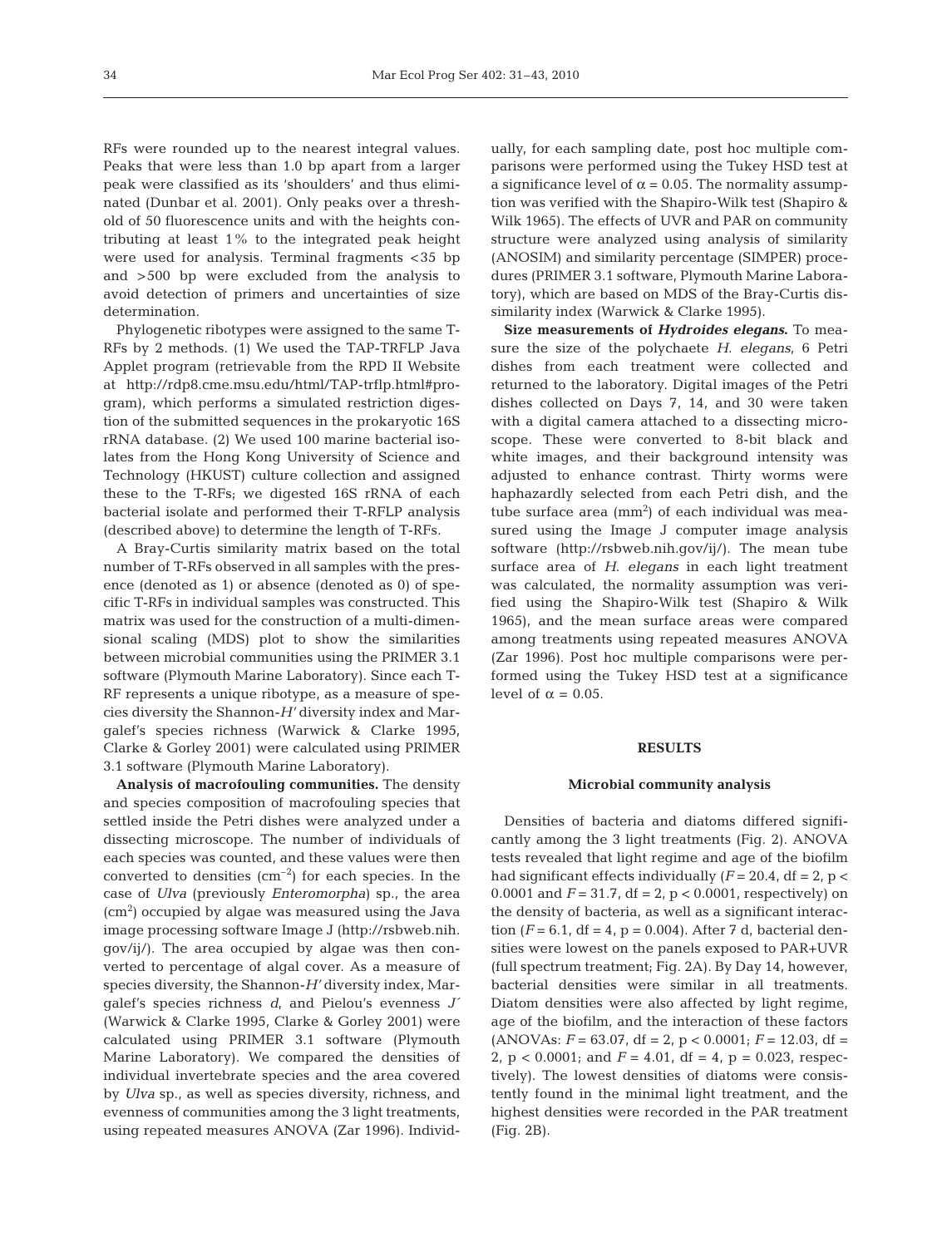

Fig. 2. Densities  $(x1000 \text{ cells mm}^{-2})$  of (A) bacteria and (B) diatoms on Petri dishes. Values are mean  $+$  SD (n = 3). Means not joined by a horizontal line differ significantly (ANOVA,  $HSD: p < 0.05$ 

T-RFLP analysis revealed that bacterial communities developing under different light conditions were highly different from each other, while communities forming on replicate dishes of a same light treatment did not differ much over the 14 d period (Fig. 3). Bacterial communities under different light treatments could be distinguished based on differences in certain T-RFs or ribotypes (Table 1). After 7 d, the highest number of bacterial ribotypes (29) was found in biofilms exposed to the full light spectrum (PAR+UVR). These biofilms had the highest diversity and ribotype richness. After 14 d, however, the number of bacterial ribotypes was similar in all light treatments (14 to 18), while the biofilms in PAR and minimal light treatments had the highest diversity and richness (Table 1). Some bacterial strains occurred only under particular light and UV conditions



Fig. 3. Multidimensional scaling (MDS) of the similarity matrix of the terminal restriction fragments (T-RFs) of bacterial community DNA samples developed under different light regimes (triangles: minimal light; circles: PAR only; squares: UV-PAR) after 7 d (grey) and 14 d (white) of the experiment.

Experimental communities were replicated 3 times

throughout the experiment. For example, the presence of T-RFs at 79, 90, 281, and 361 bp were specific to the full spectrum treatments; T-RFs at 148, 183, 207–208, 328, and 370 bp were only present in the biofilms developed under minimal light conditions; and T-RFs at 220, 246, 295, 304, and 335 bp were found only in the PAR treatments throughout the experiment. In contrast, T-RF at 92 bp was present in all treatments (Table 1). Some bacterial ribotypes were present only at a particular time point of the experiment. For example, T-RF at 58 bp was found only in the minimal light treatment after 14 d, while T-RF at 80 bp was observed only in the minimal light treatment after 7 d.

Analysis of T-RFs by the TAP-TRFLP program provides preliminary information on the identities of ribotypes within a bacterial community (Table 1). In all treatments, the most abundant ribotype was represented by T-RFs of 92 bp in length, which was putatively identified as belonging to the *Plactomycetes* (mostly *Pirellula* spp.). *Alphaproteobacteria* (mostly *Sphingomonas* spp.), *Betaproteobacteria* (mostly *Thiobacillus* spp.), and *Firmicutes* (mostly *Eubacteria* spp.) were specific to the full spectrum treatments, while the *Bacteroidetes/Chlorobi* group (mostly *Porphyromonas* spp.) and *Actinobacteria* (mostly *Streptomyces* spp. and *Mycobacterium* spp.) occurred only in the minimal light treatment. It was difficult to identity bacterial ribotypes in the PAR treatments. Most of the T-RFs did not match isolates from the HKUST culture collection (Table 1), which might suggest that these were uncultivable bacteria. In some cases, identities of the T-RFs were different for both methods used (T-RFs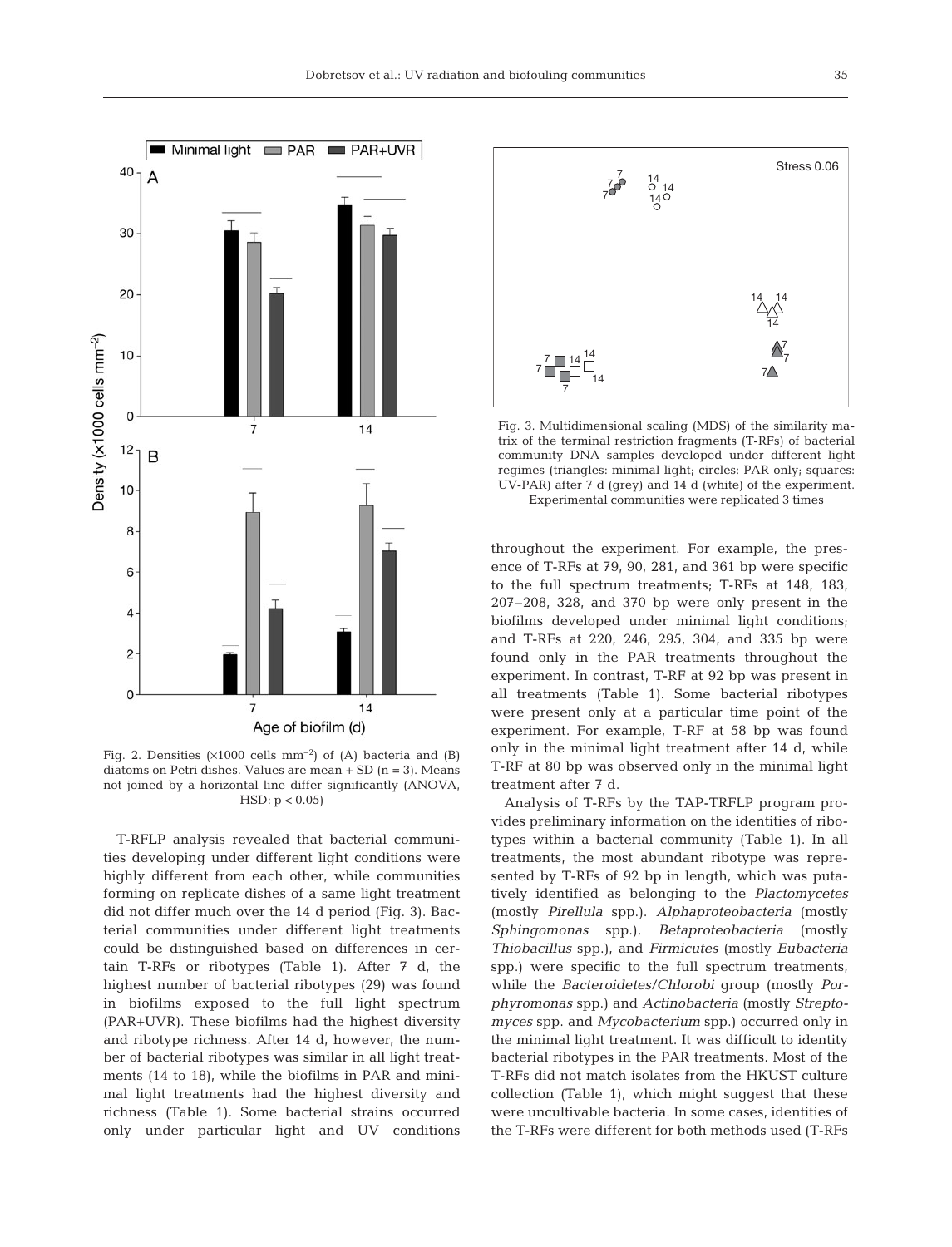| Table 1. Terminal restriction fragment length polymorphism (T-RFLP) profiles of bacterial communities developed on Petri dishes        |
|----------------------------------------------------------------------------------------------------------------------------------------|
| exposed to different light regimes (minimal light, PAR, and full spectrum treatments) for 7 and 14 d. Presence and fragment size       |
| (base pairs, bp) of individual terminal restriction fragments (T-RFs) are denoted as follows — 3: present in 3 out of 3 replicates, 2: |
| present in 2 out of 3 replicates. Cases of presence in only 1 out of 3 replicates are omitted. Diversity H' and species richness d of  |
| microfouling communities reported as mean $(SE)$ (n = 3). HKUST: Hong Kong University of Science and Technology                        |

| T-RF<br>(bp) | Minimal PAR-7d<br>light-7d |                  | Full<br>spectrum-7d  | Minimal PAR-<br>light-14d $14d$ |                      | Full<br>Identity according<br>to TAP-TRFLP<br>spectrum-14d |                                                               | Identity according to<br><b>HKUST</b> collection |  |
|--------------|----------------------------|------------------|----------------------|---------------------------------|----------------------|------------------------------------------------------------|---------------------------------------------------------------|--------------------------------------------------|--|
| 50           | 3                          |                  |                      |                                 |                      | 2                                                          | Chloroflexus sp.                                              | Unknown                                          |  |
| 52           |                            |                  | 3                    |                                 |                      |                                                            | Unknown                                                       | Unknown                                          |  |
| 58           | $\ddot{\phantom{0}}$       |                  |                      | $\overline{2}$                  |                      |                                                            | Aminobacterium sp.                                            | Unknown                                          |  |
| 64           | $\overline{2}$             | 3                |                      | 3                               | 3                    |                                                            | Unknown                                                       | Unknown                                          |  |
| 67           | $\ddot{\phantom{0}}$       | $\cdot$          | 3                    |                                 |                      |                                                            | Brevibacterium sp.                                            | Unknown                                          |  |
| 69           |                            | $\overline{2}$   |                      |                                 | $\boldsymbol{2}$     |                                                            | Arthrobacter sp.                                              | Unknown                                          |  |
| 70           | 3                          |                  |                      |                                 | $\cdot$              | $\ddot{\phantom{0}}$                                       | Unknown                                                       | Unknown                                          |  |
| 75           | $\cdot$                    | $\cdot$          | $\cdot$              |                                 | $\overline{2}$       | $\ddot{\phantom{0}}$                                       | Fibrobacter sp.                                               | Unknown                                          |  |
| 79           |                            |                  | $\overline{2}$       |                                 |                      | 3                                                          | Unknown                                                       | Unknown                                          |  |
| 80           | 3                          |                  |                      |                                 |                      |                                                            | Lactobacillus sp.                                             | Unknown                                          |  |
| 81           |                            |                  | 2                    |                                 |                      | $\ddot{\phantom{0}}$                                       | Streptococcus sp.                                             | Unknown                                          |  |
| 88           | $\cdot$                    |                  | 3                    |                                 |                      | $\ddot{\phantom{0}}$                                       | Unknown                                                       | Unknown                                          |  |
| 90           |                            |                  | $\overline{2}$       |                                 |                      | 3                                                          | Sphingomonas sp.                                              | Unknown                                          |  |
| 91           |                            | $\overline{2}$   | $\overline{2}$       |                                 |                      | $\ddot{\phantom{0}}$                                       | Cytophaga sp.,<br>Pseudomonas sp.                             | Unknown                                          |  |
| 92           | $\overline{2}$             | 3                | 3                    | 3                               | 3                    | $\overline{2}$                                             | Pirellula sp.                                                 | Unknown                                          |  |
| 102          | 3                          |                  | $\cdot$              |                                 | $\ddot{\phantom{a}}$ | $\ddot{\phantom{0}}$                                       | Unknown                                                       | Unknown                                          |  |
| 104          | $\cdot$                    |                  | $\overline{2}$       |                                 |                      | $\ddot{\phantom{0}}$                                       | Unknown                                                       | Unknown                                          |  |
| 108          |                            | 3                |                      |                                 | $\boldsymbol{2}$     | $\ddot{\phantom{0}}$                                       | Unknown                                                       | Unknown                                          |  |
| 125          | 3                          |                  | 3                    |                                 | $\ddot{\phantom{0}}$ | $\overline{2}$                                             | Deinococcus sp.                                               | Unknown                                          |  |
| 126          | $\cdot$                    | $\cdot$          | $\cdot$              | 3                               | 3                    | $\ddot{\phantom{a}}$                                       | Leptospira sp.,<br>Planctomycetes sp.                         | Unknown                                          |  |
| 127          |                            | $\cdot$          | 3                    |                                 |                      | $\overline{2}$                                             | Desulfobotulus sp.                                            | Unknown                                          |  |
| 128          |                            | $\boldsymbol{2}$ |                      |                                 | $\cdot$              | $\ddot{\phantom{0}}$                                       | Mycobacterium sp.                                             | Pseudolateromonas sp.                            |  |
| 130          |                            |                  |                      |                                 | 3                    | $\ddot{\phantom{0}}$                                       | Unknown                                                       | Unknown                                          |  |
| 132          |                            |                  | $\boldsymbol{2}$     |                                 |                      | $\ddot{\phantom{0}}$                                       | Unknown                                                       | Unknown                                          |  |
| 134          |                            |                  | 3                    |                                 |                      | $\overline{2}$                                             | Bastochloris sp.                                              | Unknown                                          |  |
| 148          | 3                          |                  |                      | 3                               |                      |                                                            | Unknown                                                       | Unknown                                          |  |
| 156          |                            |                  | $\overline{2}$       | 3                               |                      |                                                            | Unknown                                                       | Unknown                                          |  |
| 158          | $\overline{2}$             | $\overline{2}$   | $\cdot$              | ï                               | 3                    | $\ddot{\phantom{0}}$                                       | Bastochloris sp.                                              | Unknown                                          |  |
| 167          |                            |                  |                      |                                 |                      |                                                            | Unknown                                                       | Unknown                                          |  |
| 180          |                            |                  | 3                    |                                 |                      | 2                                                          | Sphingomonas sp.                                              | Unknown                                          |  |
| 182          |                            | 3                | $\ddot{\phantom{0}}$ |                                 | 3                    | $\ddot{\phantom{0}}$                                       | Frankia sp.                                                   | Unknown                                          |  |
| 183          | 3                          | $\cdot$          |                      | 3                               |                      |                                                            | Porphyromonas sp.                                             | Unknown                                          |  |
| 184          |                            | 3                | 3                    |                                 |                      | $\cdot$                                                    | Unknown                                                       | Unknown                                          |  |
| 185          |                            | $\overline{2}$   |                      |                                 |                      |                                                            | Unknown                                                       | Unknown                                          |  |
| 205          |                            |                  |                      |                                 | $\overline{2}$       |                                                            | Acetobacter sp.,<br>Rhodococcus sp.,<br>Streptosporangium sp. | Unknown                                          |  |
| 206          |                            |                  | 3                    |                                 |                      | 3                                                          | Mycobacterium sp.                                             | Unknown                                          |  |
| 207          | $\overline{2}$             |                  |                      | $\overline{2}$                  |                      | $\ddot{\phantom{0}}$                                       | Streptomyces sp.                                              | Vibrio sp., Idiomarina sp.                       |  |
| 208          | $\overline{2}$             |                  |                      | $\overline{2}$                  |                      | $\cdot$                                                    | Mycobacterium sp.                                             | Brevibacterium sp.                               |  |
| 218          | $\ddot{\phantom{0}}$       | $\overline{2}$   | 3                    |                                 |                      | $\boldsymbol{2}$                                           | Unknown                                                       | Unknown                                          |  |
| 219          | 3                          | $\cdot$          | $\ddot{\phantom{a}}$ |                                 | $\cdot$              | $\ddot{\phantom{0}}$                                       | Unknown                                                       | Unknown                                          |  |
| 220          |                            | $\overline{2}$   |                      |                                 | 3                    |                                                            | Unknown                                                       | Unknown                                          |  |
| 230          | $\boldsymbol{2}$           |                  |                      | 3                               |                      |                                                            | Unknown                                                       | Unknown                                          |  |
| 246          |                            | 3                |                      | $\ddot{\phantom{0}}$            | 3                    |                                                            | Chlorella sp.                                                 | Deleya sp., Halomonas sp.                        |  |
| 247          | $\cdot$                    |                  |                      | $\ddot{\phantom{0}}$            | 3                    |                                                            | Unknown                                                       | Unknown                                          |  |
| 266          |                            |                  |                      | 3                               |                      | $\ddot{\phantom{a}}$                                       | Rhodobium sp.                                                 | Unknown                                          |  |
| 269          | 3                          |                  |                      |                                 |                      |                                                            | Unknown                                                       | Unknown                                          |  |
| 281          |                            |                  | 2                    |                                 |                      | 3                                                          | Thiobacillus sp.                                              | Unknown                                          |  |
| 292          |                            |                  | $\overline{2}$       |                                 |                      |                                                            | Mycoplasma sp.                                                | Unknown                                          |  |
| 295          |                            | 3                |                      |                                 | 3                    |                                                            | Unknown                                                       | Unknown                                          |  |
| 296          |                            |                  | $\ddot{\phantom{0}}$ | 3                               |                      |                                                            | Treponema sp.,                                                | Unknown                                          |  |
|              |                            |                  |                      |                                 |                      |                                                            | Fibrobacter sp.                                               |                                                  |  |
| 299          | 3                          |                  | 3                    |                                 |                      |                                                            | Clostridium sp.,<br>Bacillus sp.,                             | Unknown                                          |  |
|              |                            |                  |                      |                                 |                      |                                                            | Sphingomonas sp.                                              |                                                  |  |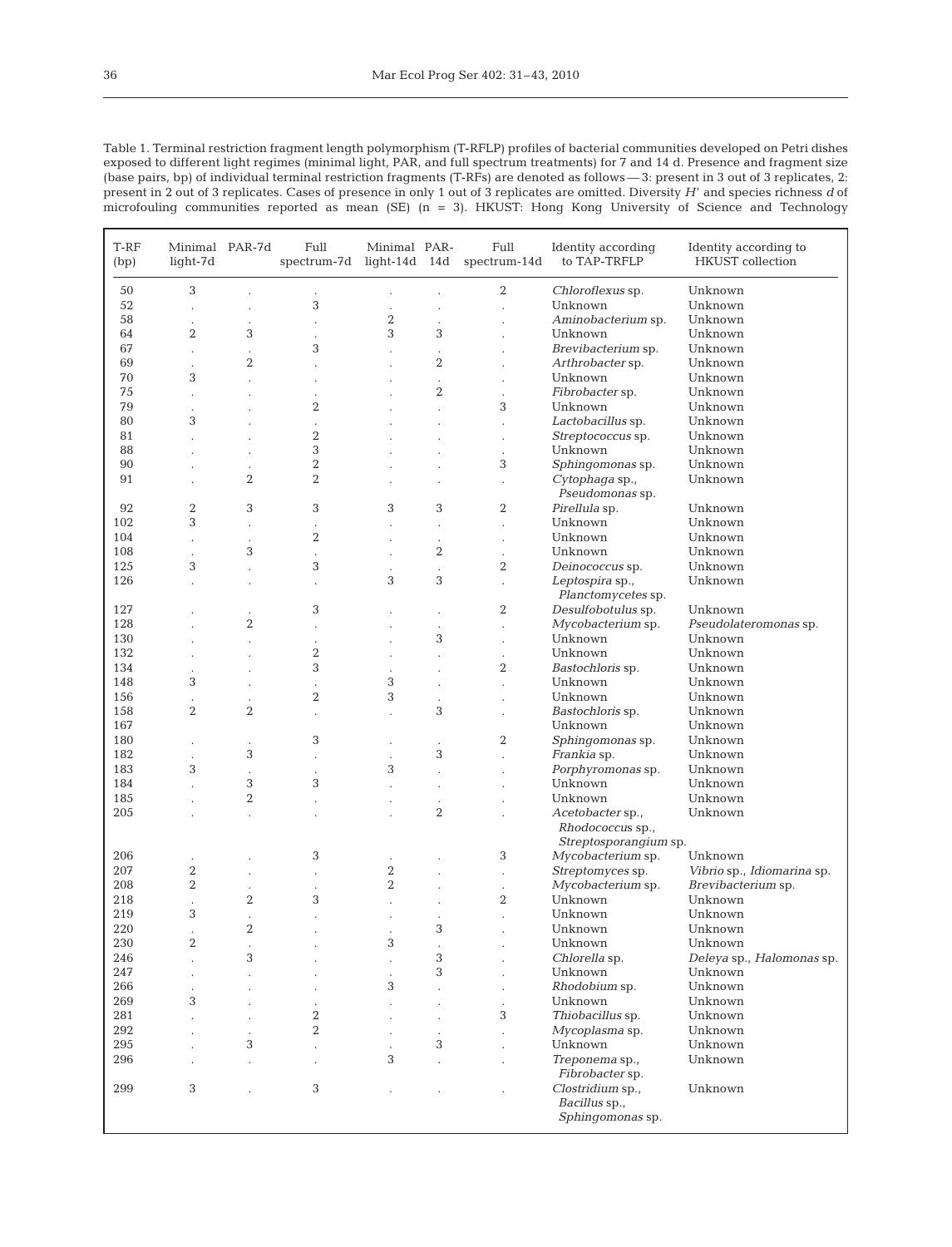| T-RF<br>(bp)          | Minimal PAR-7d<br>light-7d |                | Full<br>spectrum-7d | Minimal PAR-<br>$light-14d$ | 14d            | Full<br>spectrum-14d | Identity according<br>to TAP-TRFLP                          | Identity according to<br><b>HKUST</b> collection |  |
|-----------------------|----------------------------|----------------|---------------------|-----------------------------|----------------|----------------------|-------------------------------------------------------------|--------------------------------------------------|--|
| 303                   |                            |                | $\overline{2}$      |                             |                |                      | Bacillus sp.,                                               | Kocuria sp., Bacillus sp.                        |  |
| 304                   |                            | 3              |                     |                             | 3              |                      | Mycoplasma sp.                                              | Micrococcus sp.                                  |  |
| 312                   |                            |                | 3                   |                             |                |                      | Pseudomonas sp.,<br>Azoarcus sp.                            | Pseudoalteromonas sp.                            |  |
| 328                   | 2                          |                |                     | 3                           |                |                      | Unknown                                                     | Unknown                                          |  |
| 335                   |                            | $\overline{2}$ |                     |                             | $\overline{2}$ |                      | Unknown                                                     | Unknown                                          |  |
| 336                   |                            |                | 3                   |                             |                |                      | Verucomicrobium sp.                                         | Unknown                                          |  |
| 361                   |                            |                | $\overline{2}$      |                             |                | 3                    | Eubacterium sp.                                             | Unknown                                          |  |
| 362                   |                            | 3              |                     |                             |                |                      | Mycoplasma sp.                                              | Unknown                                          |  |
| 365                   |                            |                |                     |                             | 3              |                      | Cytophaga sp.,<br>Fusobacterium sp.                         | Unknown                                          |  |
| 370                   | 3                          |                |                     | 3                           |                |                      | Bacillus sp.,<br>Flavobacterium sp.                         | Unknown                                          |  |
| 371                   |                            |                | $\overline{2}$      |                             | $\overline{2}$ | 2                    | Corynebacterium sp.,<br>Bacillus sp.,<br>Microbacterium sp. | Bacillus sp.                                     |  |
| 374                   |                            |                | $\overline{2}$      |                             |                |                      | Unknown                                                     | Unknown                                          |  |
| 423                   |                            |                | $\bullet$           | 3                           |                | $\bullet$            | Achromatium sp.                                             | Stenotrophomonas sp.                             |  |
| 432                   |                            |                | 3                   |                             |                | $\overline{2}$       | Rhizobium sp.                                               | Unknown                                          |  |
| 445                   |                            |                | 3                   |                             |                | $\ddot{\phantom{0}}$ | Unknown                                                     | Unknown                                          |  |
| Total no.<br>of T-RFs | 18                         | 17             | 29                  | 15                          | 18             | 14                   |                                                             |                                                  |  |
| Diversity             | 2.88                       | 2.83           | 3.32                | 2.99                        | 3.08           | 2.65                 |                                                             |                                                  |  |
|                       | (0.06)                     | (0.14)         | (0.13)              | (0.05)                      | (0.02)         | (0.13)               |                                                             |                                                  |  |
| <b>Species</b>        | 5.80                       | 5.71           | 8.15                | 6.34                        | 6.72           | 5.0                  |                                                             |                                                  |  |
| richness              | (0.28)                     | (0.55)         | (0.83)              | (0.23)                      | (0.08)         | (0.44)               |                                                             |                                                  |  |

Table 1 (continued)

of 128, 207–208, and 423 bp in length), while in other cases (T-RFs of 303, 371, and 312 bp in length), both methods resulted in similar bacterial identity. Differences between predicted and actual cut sites for both methods can be explained by the fact that the length of T-RFs predicted by the TAP-TRFLP program is often bigger than actual fragment length obtained by restriction of isolates or clones (Lueders & Friedrich 2003). This can lead to possible misidentification of the fragments by the program.

## **Analysis of macrofouling communities**

In total, 13 macrofouling species were found on the Petri dishes. These included the green alga (Chlorophyta: Ulotrichales) *Ulva* (*Enteromorpha)* sp., hydroid polyps (Cnidaria: Hydrozoa) *Obelia* sp. and an unidentified Leptomedusa, the polychaetes (Annelida: Polychaeta) *Hydroides elegans* and *Spirorbis foraminosus*, the barnacles (Crustacea: Cirripedia) *Balanus amphitrite* and *B. trigonus*, the bivalves (Mollusca: Bivalvia) *Perna viridis* and *Anomia chinensis*, the bryozoans (Bryozoa: Cheilostomata) *Schizoporella unicornis* and an unidentified bryozoan, and the tunicates (Tunicata: Styelidae) *Botryllus* sp. and an unidentified tunicate. During the experiments, the alga *Ulva* sp., the tube worm *H. elegans*, and the green mussel *P. viridis* dominated on all plates, but in different proportions.

The mean overall density of invertebrates remained at ∼2 to 5 ind. cm–2 throughout the 30 d experimental period, except in the minimal light conditions treatment in which densities were 2 to 7 times higher (Fig. 4A). The minimal light treatment was characterized by significantly higher (HSD, ANOVA: p < 0.001) densities of macrofoulers on Days 14 and 30 than in the 2 other treatments. Algal cover increased during the experiment from 0% at the beginning of the experiment to 19.4% (PAR treatment) or 80.0% (full spectrum treatment) on Day 30. Surprisingly, *Ulva* sp. cover became highest in the full spectrum treatment and significantly lower in the PAR treatment (Fig. 4B). Light treatment, age of the community, and the interaction of these 2 factors each had a significant and strong influence on the density of invertebrates and the surface area covered by *Ulva* sp. on the dishes (Table 2).

The biofouling communities that formed under the 3 light treatments differed significantly (Table 2) throughout this 30 d experiment in terms of their diversity, species richness, and evenness. All 3 measures of community structure were significantly lower in the full spectrum (PAR+UVR) treatment than in the other 2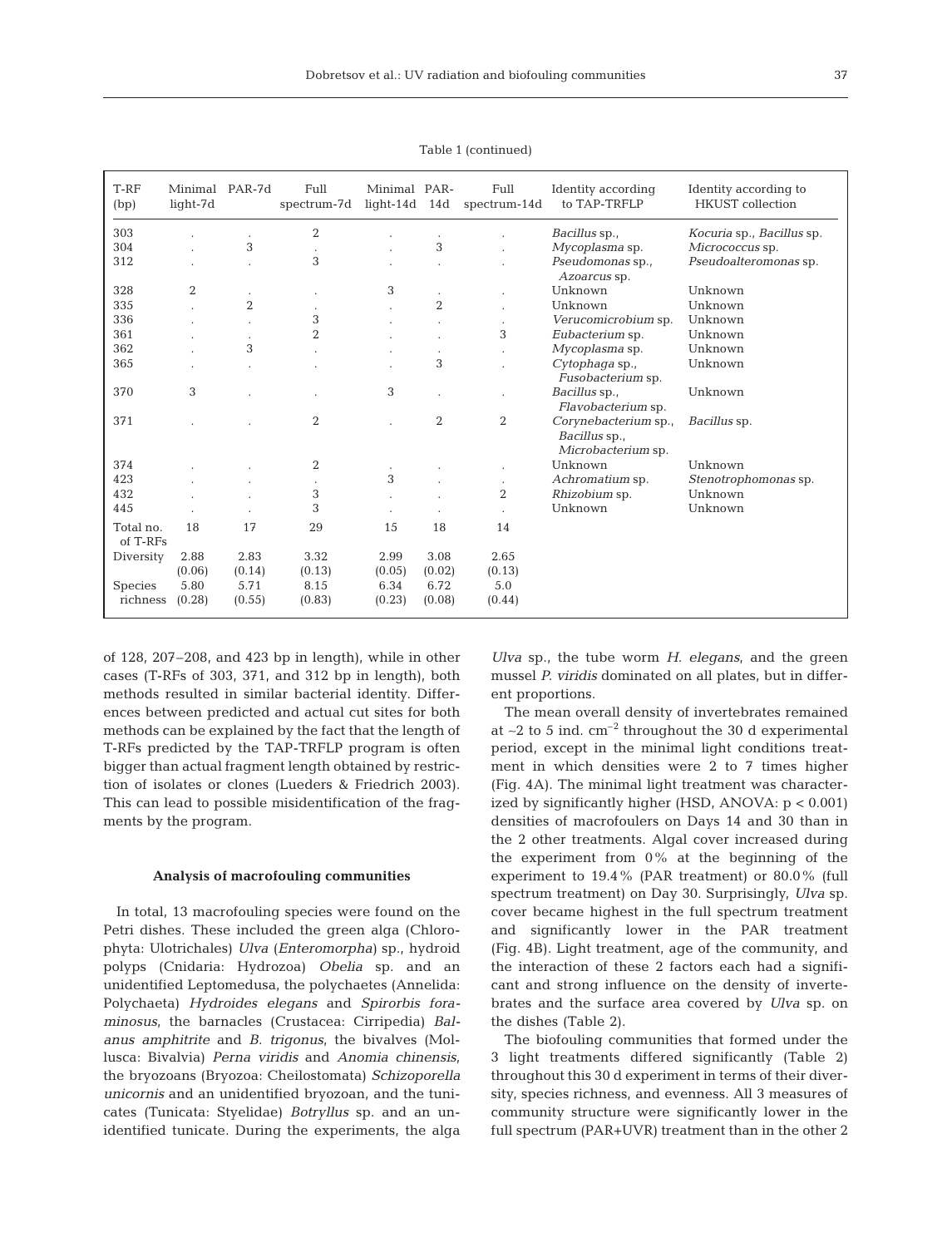

Fig. 4. (A) Density of invertebrate foulers (ind.  $cm^{-2}$ ) on the dishes and (B) percent of algal cover occupied by the green alga *Ulva* sp. during the experiments. Values are mean +SD  $(n = 6)$ . Means not joined by a horizontal line differ significantly (ANOVA, HSD:  $p < 0.05$ )

treatments (Fig. 5). *Obelia* sp., *Perna viridis*, and *Hydroides elegans* dominated in the PAR and minimal light treatments. Communities developing in the minimal light and PAR treatments, however, generally had similar levels of diversity, species richness, and evenness. These 3 measures of community structure were



Fig. 5. (A) Pielou's evenness, (B) Margalef species richness, and (C) Shannon diversity index of macrofouling communities developed on the dishes during the field experiment under different light and UV regimes. Data are expressed as mean + SD of 6 replicates. Means not joined by a horizontal line differ significantly (ANOVA, HSD: p < 0.05)

Table 2. Repeated measures ANOVA on the effect of 3 light treatments on the density of invertebrates, area occupied by algae, diversity *H*', species richness *d*, and evenness *J*' of macrofouling communities during the 30 d field experiment

| Source       | df | Density |          | Area   |          | Diversity |          | Richness     |          | Evenness |          |
|--------------|----|---------|----------|--------|----------|-----------|----------|--------------|----------|----------|----------|
|              |    |         |          | F      | D        |           | D        | $\mathsf{H}$ | D        |          |          |
| Light $L$    |    | 39.30   | < 0.0001 | 176.82 | < 0.0001 | 56.94     | < 0.0001 | 44.06        | < 0.0001 | 63.18    | < 0.0001 |
| Time $T$     |    | 23.13   | < 0.0001 | 316.00 | < 0.0001 | 178.43    | < 0.0001 | 83.93        | < 0.0001 | 217.90   | < 0.0001 |
| $L \times T$ | 4  | 6.58    | 0.0002   | 56.16  | < 0.0001 | 9.19      | < 0.0001 | 6.40         | 0.0004   | 9.43     | 0.0001   |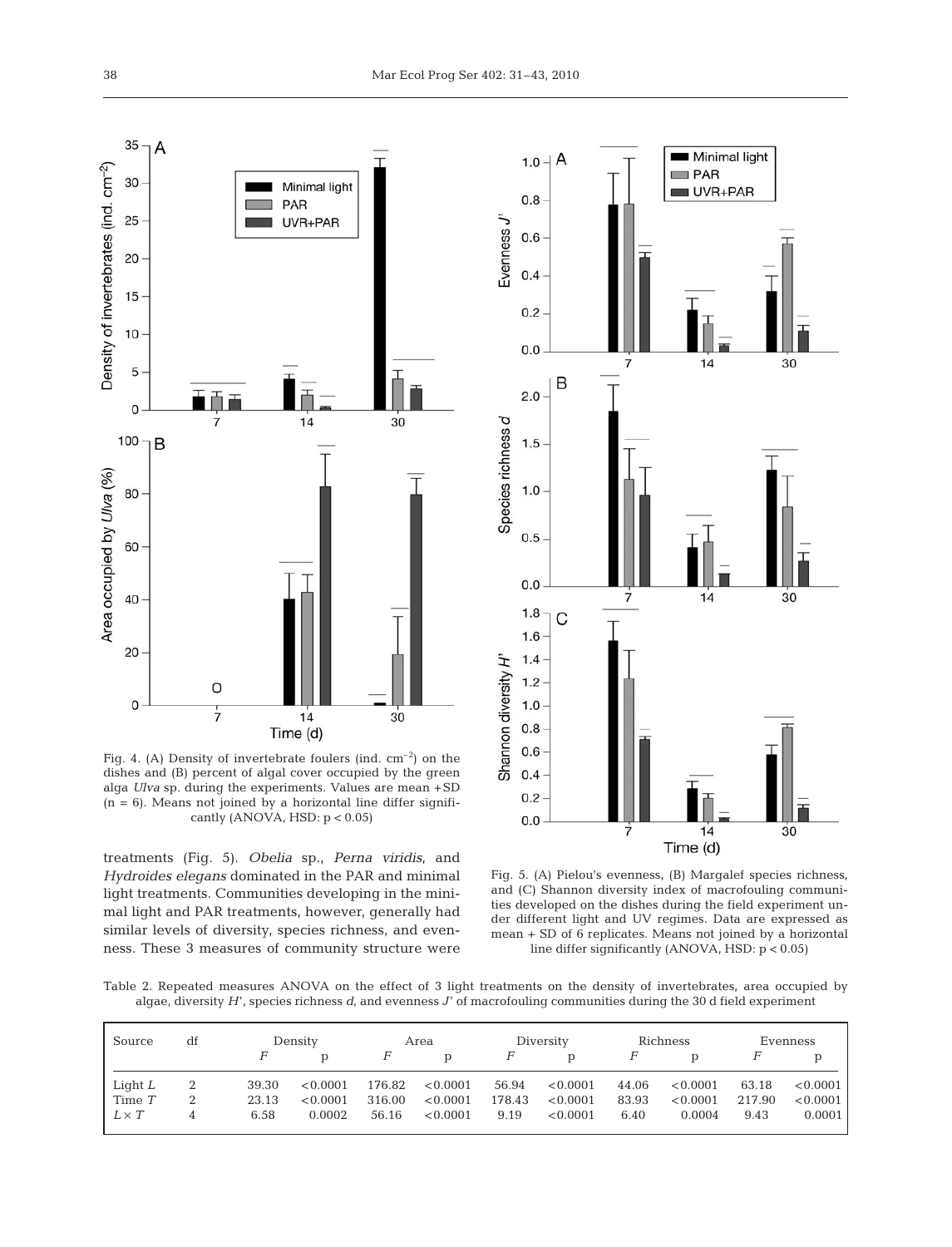also strongly affected by the age of the community, being highest on Day 7, and by the interaction of light treatment and age (Table 2).

Cluster analysis revealed that the macrofouling communities developing under different light conditions formed separate clusters (Fig. 6). In most cases, the community that formed in the minimal light treatment was highly different from the communities that developed in the other 2 treatments. The community developing in the full spectrum treatment became distinct from that in the PAR treatment by Day 14.

An analysis of counts for each species, using the ANOSIM procedure, revealed that species composition differed significantly among light treatments (Table 3). The ANOSIM R-statistic, which is a useful tool to evaluate differences between communities (Clarke & Gorley 2001), was higher than 0.63 at each time interval. The high R-statistic values for the communities in our experiments indicate that ANOSIM was able to discriminate the macrofouling communities that developed under different light conditions. The analysis of percent similarity among communities, using the SIMPER procedure, revealed that the tubeworm *Hydroides elegans*, the clam *Perna viridis*, and the alga *Ulva* sp. were the main species responsible for dissimilarities among communities throughout the study (Table 3). By Day 14 and onwards, due to the Table 3. Comparisons among macrofouling communities in species composition (using analysis of similarities, ANOSIM, and similarity percentage, SIMPER) exposed to 3 light treatments for 7, 14, and 30 d. ANOSIM R-statistic, which varies from –1 to +1, was used for evaluation differences between communities. Significant values of R have p < 0.05. SIMPER was used to assess the contribution of each species for an observed difference between communities

| Species responsible for    | Contribution                     |
|----------------------------|----------------------------------|
| differences in communities | (%)                              |
| After 7 d                  | ANOSIM $R = 0.637$ , $p = 0.001$ |
| Hydroides elegans          | 28.30                            |
| Obelia sp.                 | 18.41                            |
| Unidentified Hydrozoa      | 17.35                            |
| Perna viridis              | 12.29                            |
| <i>Buqula</i> sp.          | 9.67                             |
| Anomia chinesis            | 4.32                             |
| Other species              | 9.66                             |
| After 14 d                 | ANOSIM $R = 0.786$ , $p = 0.001$ |
| Ulva (Enteromorpha) sp.    | 54.49                            |
| Hydroides elegans          | 24.64                            |
| Perna viridis              | 5.59                             |
| Other species              | 15.28                            |
| After 30 d                 | ANOSIM $R = 0.921$ , $p = 0.001$ |
| Ulva (Enteromorpha) sp.    | 79.08                            |
| Hydroides elegans          | 4.77                             |
| Perna viridis              | 2.27                             |
| Other species              | 13.88                            |

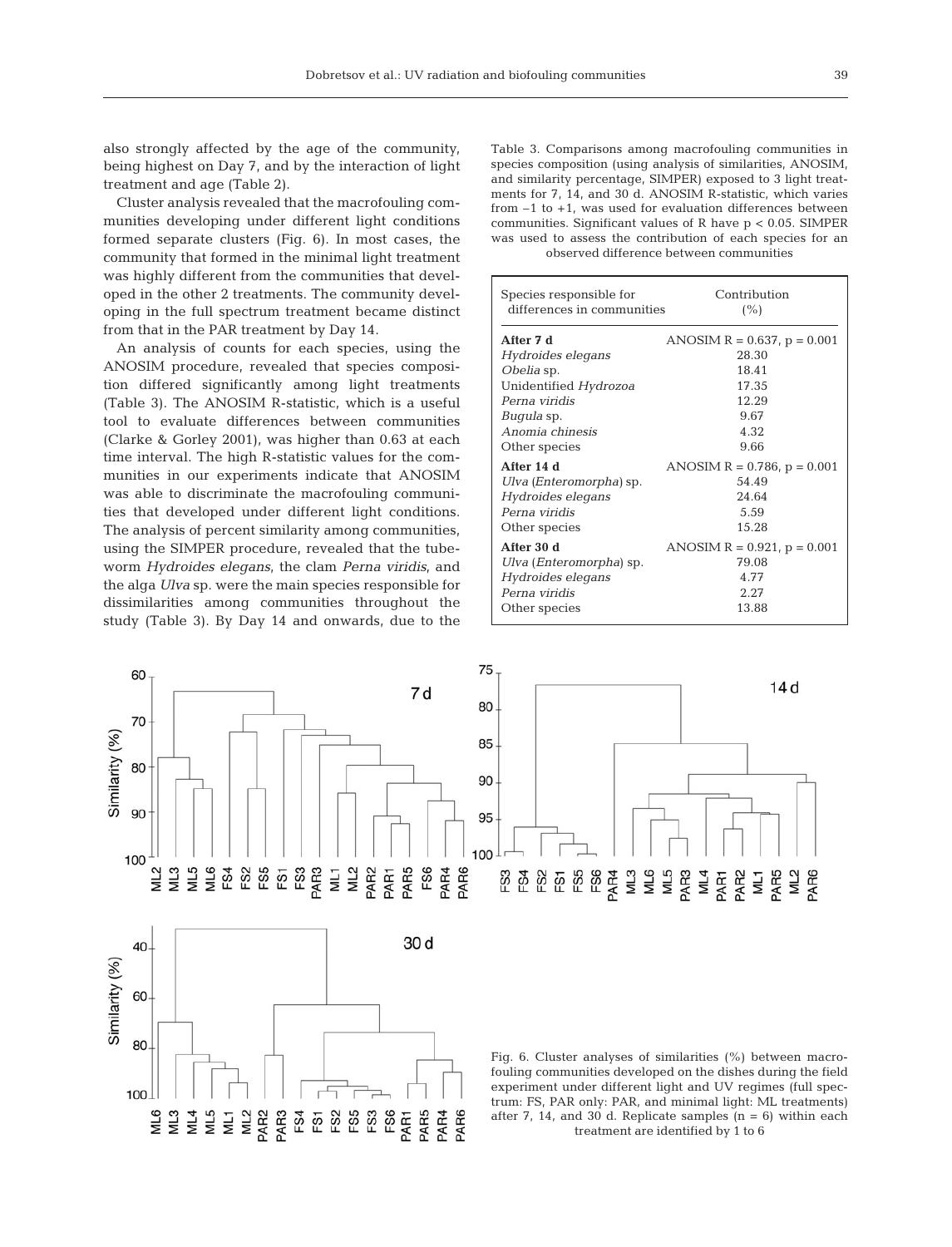rapid growth of the green alga *Ulva* sp. in the full spectrum treatment, this species accounted for more than 50% of the dissimilarities among communities.

## **Size of** *Hydroides elegans*

The average area of *H. elegans* tubes was strongly influenced by the number of days elapsed since the start of the experiment (ANOVA:  $F = 95.5$ , df = 2, p < 0.0001), the light treatment (ANOVA:  $F = 40.3$ , df = 2, p < 0.0001), and the interaction of these factors (ANOVA:  $F = 10.2$ , df = 4, p < 0.0001). Significant differences were apparent by Day 14 of the experiment (Fig. 7). *H. elegans* tubes were largest in the minimal light and PAR treatments. By Day 30, the average surface area of *H. elegans* tubes in the PAR treatment and under minimal light conditions was 1.9 times and 3.2 times larger, respectively, than that in the full spectrum treatment.

# **DISCUSSION**

Our study revealed that solar UVR and PAR have a significant effect on the development of tropical micro- and macrofouling communities. Bacterial densities were lowest in the full spectrum treatment (PAR+ UVR), while diatom densities were lowest in the minimal light treatment and the full spectrum treatment. These results suggest the density of diatoms in a biofilm is positively affected by PAR (within the range of ambient values), which diatoms need for photosynthesis, but also by an inhibitory effect of UVR on diatom growth. The mechanisms responsible for the observed differences in bacterial



Fig. 7. *Hydroides elegans.* Mean + SD  $(n = 6)$  area  $(mm^2)$ of polychaete tubes observed under different light and UV regimes. Means not joined by a horizontal line differ significantly (ANOVA, HSD: p < 0.05)

densities, as well as differences in bacterial community composition, were partly revealed by our use of a culture-independent technique, T-RFLP (Dunbar et al. 2001). To our knowledge, this is the first time this technique has been used to investigate the effects of solar UVR and PAR on the development of natural microbial communities. T-RFLP analysis revealed that unique bacterial ribotypes were associated with particular treatments. While we cannot accurately identify bacterial strains by the TAP-TRFLP program due to possible shifts in predicted fragment lengths, our data suggest that some strains did not grow in the presence of UVR (Table 1), probably due to a high sensitivity of these strains to the harmful effects of UVR on bacterial DNA, extracellular enzymes, organic matter uptake, and general metabolic activity (Lyons et al. 1998, Wulff et al. 1999, Sommaruga & Buma 2000, Hung et al. 2005b, Hernández et al. 2006). Nevertheless, by Day 7 of our experiment, the highest ribotype diversity and richness were found in microbial biofilms that had developed in the full light treatment (PAR+UVR). These communities undoubtedly became dominated by bacterial strains that were resistant to UVR and were thus capable of growing under these conditions, possibly due to specific regulatory and DNA repair genes (Qiu et al. 2004) and absence of bacterial grazers (Marangoni et al. 2004). UVR therefore restricted the overall rate of growth of the bacterial community and also altered its composition, virtually eliminating putative UVR-sensitive strains and favoring UVR-resistant strains. Ambient PAR did not influence total bacterial densities but did alter the composition of the bacterial community.

Given the changes in microbial densities and composition that occurred between Days 7 and 14 of our study, it is possible that these parameters continued to change beyond Day 14. Although other investigators (Webster et al. 2004) have been successfully analyzing old and dense tropical biofilms, we were unable to count microorganisms beyond Day 14 due to the increased layering of bacteria and diatoms on the surfaces of the Petri dishes. Additionally, the presence of PCR reaction inhibitors and DNA-degrading enzymes in the biofilms prevented the amplification of bacterial DNA and subsequent T-RFLP analysis of microbial communities and requires using different methods to optimize DNA extraction from these types of samples in future experiments.

The species composition of the shallow subtidal macrofouling community was also affected by light conditions over the 30 d of this study. In most cases, communities exposed to UVR had lower species richness, Shannon diversity, and evenness than communities developing in the absence of UVR (i.e. minimal light and PAR treatments); a finding that is consistent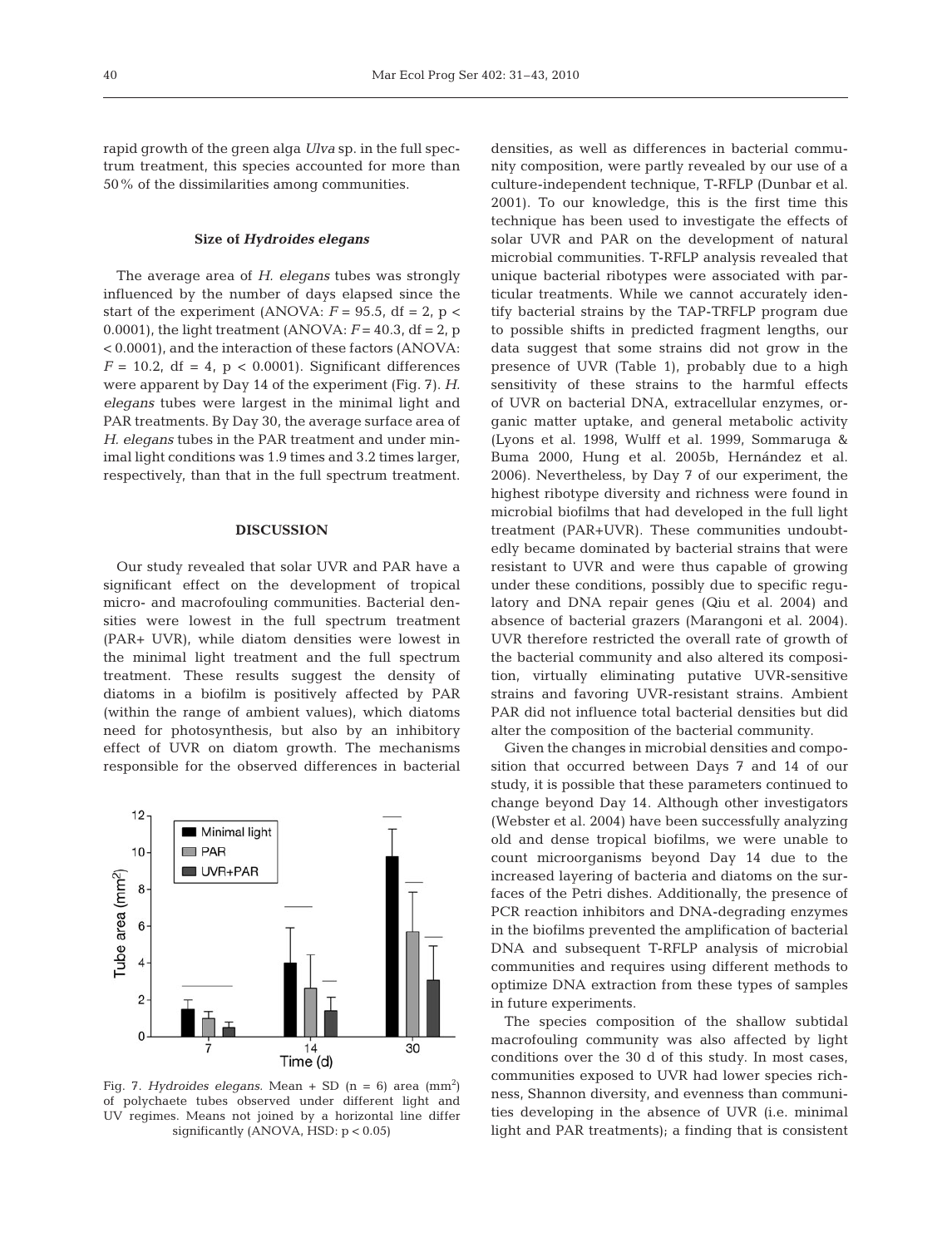with other reports for macrofouling communities in Canadian (Lotze et al. 2002) and Hong Kong (Dobretsov et al. 2005) waters. PAR had little effect on the overall density or diversity of invertebrate species, but the presence of PAR in comparison to the low light treatment did alter the species composition of the macrofouling community, favoring *Ulva* sp. and restricting the abundance of *Hydroides elegans* and *Obelia* sp. This effect of PAR on the development of shallow macrofouling communities has not been demonstrated previously.

Several mechanisms may be responsible for the observed effects of UVR and PAR on macrofouling community development. (1) UVR can directly influence the colonization process by decreasing the survival and settlement of invertebrate larvae and algal spores and by inhibiting the development of settlers (Chalker-Scott et al. 1992, Bingham & Reitzel 2000, Wiencke et al. 2000, Kuffner 2001, Chiang et al. 2003, Hoag 2003, Bonaventura et al. 2005, Dobretsov et al. 2005, Ban et al. 2007, Nahon et al. 2009). Some species and their larvae can survive exposure to high levels of UVR (Damkaer & Dey 1982, Santas et al. 1998b) and PAR (Glasby 1999, Chiu et al. 2007) better than others, thus influencing the abundance of each species in the community. Our findings demonstrate that *Ulva* sp. predominately grows under high levels of PAR and UVR, while invertebrate species such as *Hydroides elegans*, *Obelia* sp., and *Perna viridis* prefer low light conditions. (2) UVR and PAR may affect the composition of a biofouling community by altering the abundance of predators of these organisms or by moderating the pressure from competitors (Lotze et al. 2002, Boeing et al. 2004). It is possible that ambient UVR conditions favored *Ulva* sp. in competing for space with invertebrate species. (3) UVR and PAR may also have an indirect effect on the development of the macrofouling community by altering the composition of microbial communities (Santas et al. 1998b, Abboudi et al. 2008, this study) which, in turn, can influence propagule attachment on the biofilms (Hung et al. 2005a,b, this study). For example, biofilms developed in the dark and with low abundance of diatoms significantly reduced recruitment of *Crepudula onix* (Chiu et al. 2007). The present study revealed that surfaces available to propagules for settlement do indeed differ in terms of biofilm community composition and density, and thus cues to the propagules, depending on the light conditions to which the surfaces were exposed. This is an important finding, as the development of the biofouling community can be mediated through the production of chemical cues by the microbial community of biofilms (see review by Qian et al. 2007).

Since *Hydroides elegans* was present in all treatments, we analyzed the effect of light treatments on the growth of this polychaete. *H. elegans* achieved a greater rate of growth under minimal light conditions than in the presence of ambient PAR and UVR. The slower growth of *H. elegans* when exposed to PAR and UVR likely resulted from an increase in the amount of energy expended to repair UVR damage to DNA, proteins, and receptors (Hoag 2003, Lesser et al. 2003). Additionally, changes in biofouling communities, such as intensive growth of *Ulva* sp. under UVR and PAR conditions, might increase competition between species, thus leading to low polychaete growth rate.

In conclusion, the findings of this study suggest that UVR and PAR modify both the micro- and macrofouling communities by affecting their species composition, density, heterogeneity, and richness. These parameters were low in the presence of UVR and, in contrast, high in the low light and PAR treatments. These differences among treatments can partly be explained by direct effects on the growth and survival of a small number of dominant macrofouling species, such as *Hydroides elegans*, *Ulva* sp., and *Perna viridis.* In addition, UVR and PAR can indirectly influence macrofouling community development by influencing competition intensity, as well as the composition of microbial communities that serve as cues for settlement and metamorphosis by competent invertebrate larvae and algal spores.

*Acknowledgements.* We thank M. Tsoi and Y. K. Tam of the Coastal Marine Laboratory for their help in the molecular bacterial community fingerprinting. This study was supported by an RGC grant (662207) and an award (SA-C0040/UK-C0016) from King Abdullah University of Science and Technology (KAUST) to P.Y.Q., and partially supported by an SQU grant (IG/AGR/FISH/09/03) to S.V.D. and an NSERC grant to L.G.

## LITERATURE CITED

- Abboudi M, Jeffrey WH, Ghiglione JF, Pujo-Pay M and others ➤ (2008) Effects of photochemical transformations of dissolved organic matter on bacterial metabolism and diversity in three contrasting coastal sites in the Northwestern Mediterranean Sea during summer. Microb Ecol 55:344–357
- ► Ban S, Ohi N, Leong SCY, Takahashi KT, Riser CW, Taguchi S (2007) Effect of solar ultraviolet radiation on survival of krill larvae and copepods in Antarctic Ocean. Polar Biol 30:1295–1302
- ► Bingham BL, Reitzel AM (2000) Solar damage to the solitary ascidian, *Corella inflata.* J Mar Biol Assoc UK 80:515–521
- ▶ Boeing WJ, Leech DM, Williamson CE, Cooke S, Torres L (2004) Damaging UV radiation and invertebrate predation: conflicting selective pressures for zooplankton vertical distribution in the water column of low DOC lakes. Oecologia 138:603–612
- ► Bonaventura R, Poma V, Costa C, Matranga V (2005) UV-B radiation prevents skeleton growth and stimulates the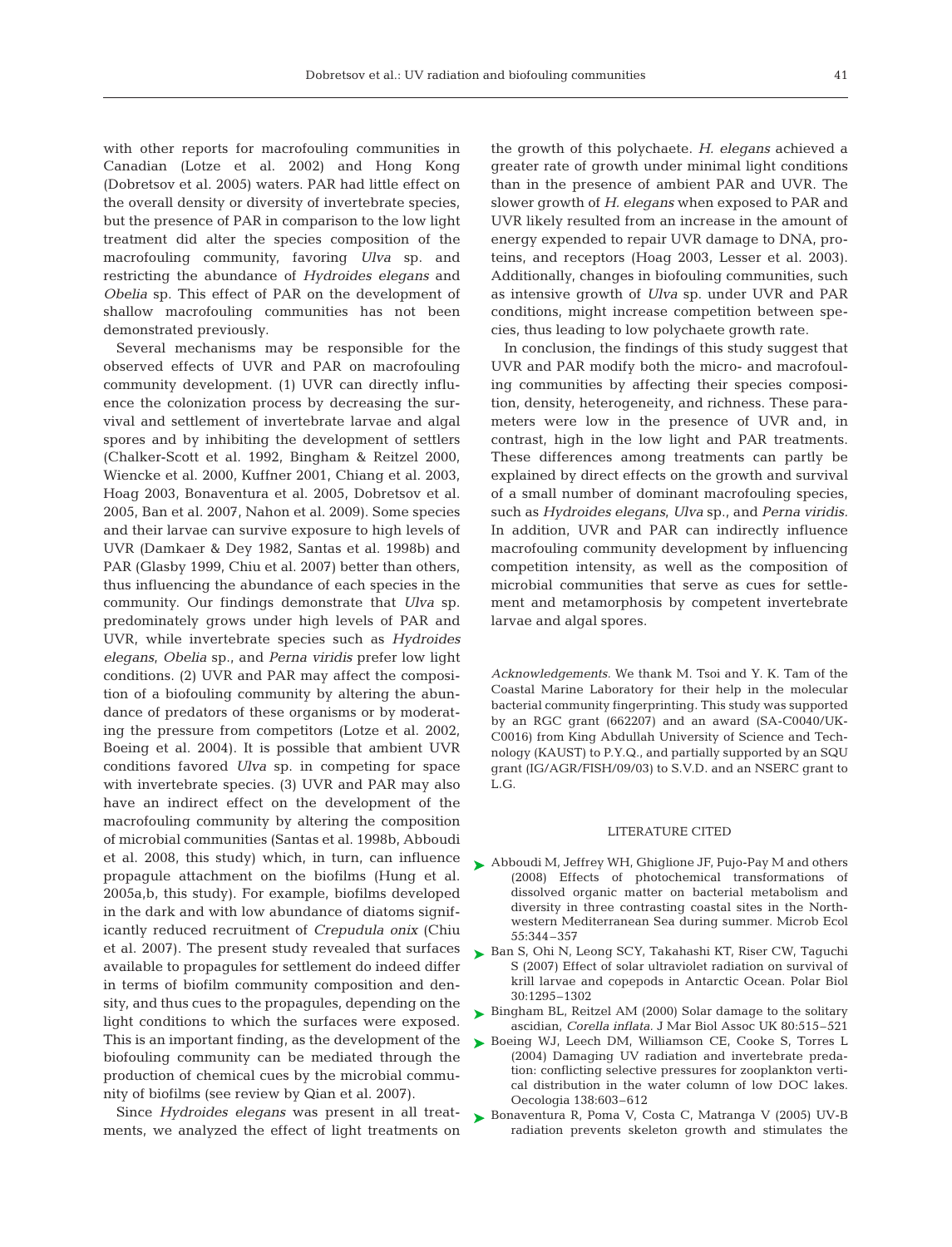Biochem Biophys Res Commun 328:150–157

- Bornman JF, Teramura AH (1993) Effects of ultraviolet-B radiation on terrestrial plants. In: Young AR, Bjoern LO, Moan J, Nultsch W (eds) Environmental UV photobiology. Plenum Press, New York, p 427–471
- Chalker-Scott L, Scott JD, Dunning C, Smith K (1992) Effect of ultraviolet-B radiation (280–320 nm) on survivorship of zebra mussel larvae (*Dreissena polymorpha*): a potential control strategy. J Shellfish Res 11:221
- Chiang WL, Au DWT, Yu PKN, Wu RSS (2003) UV-B damages ➤ eyes of barnacle larvae and impairs their photoresponses 1089–1092
- ► Chiu JMY, Thiyagarajan V, Pechenik JA, Hung OS, Qian PY (2007) Influence of bacteria and diatoms in biofilms on metamorphosis of the marine slipper limpet *Crepidula onyx.* Mar Biol 151:1417–1431
	- Clarke KR, Gorley RN (2001) PRIMER v5: user manual/tutorial. PRIMER-E, Plymouth
	- Damkaer DM, Dey DB (1982) Short-term response of some planktonic Crustacea exposed to enhanced UV-B radiation. In: Calkins J (ed) The role of ultraviolet radip 417–427
- ► Dobretsov SV, Qian PY, Wahl M (2005) Effect of solar ultraviolet radiation on the formation of shallow, early successional biofouling communities in Hong Kong. Mar Ecol Prog Ser 290:55–65
- ► Dunbar J, Ticknor LO, Kuske CR (2001) Phylogenetic specificity and a new method for analysis of terminal restriction fragment profiles of 16S rRNA genes from bacterial communities. Appl Environ Microbiol 67:190–197
	- Franklin LA, Forster RM (1997) The changing irradiance environment: consequences for marine macrophyte physiology, productivity and ecology. Eur J Phycol 32:207–232
- ► Glasby TM (1999) Effects of shading on subtidal epibiotic assemblages. J Exp Mar Biol Ecol 234:275–290
- ► Glasby TM (2000) Surface composition and orientation interact to affect subtidal epibiota. J Exp Mar Biol Ecol 248: 177–190
- ▶ Glasby TM, Connell SD (2001) Orientation and position of substrata have large effects on epibiotic assemblages. Mar Ecol Prog Ser 214:127–135
- ► Han T, Kong JA, Han YS, Kang SH, Hader DP (2004) UV-A/blue light-induced reactivation of spore germination in UV-B irradiated *Ulva pertusa* (Chlorophyta). J Phycol 40: 315–322
- ▶ Hernández KL, Quiñones RA, Daneri G, Helbling EW (2006) Effects of solar radiation on bacterioplankton production in the upwelling system off central-southern Chile. Mar Ecol Prog Ser 315:19–31
	- Hoag H (2003) UV blinds barnacles. Nat News. Available at: www.nature.com/nsu/030224/030224-4.html
- Hung OS, Gosselin LA, Thiyagarajan V, Wu RSS, Qian PY ➤ (2005a) Do effects of ultraviolet radiation on microbial films have indirect effects on larval attachment of the barnacle *Balanus amphitrite?* J Exp Mar Biol Ecol 323: 16–26
- ► Hung OS, Thiyagarajan V, Wu RSS, Qian PY (2005b) Effect of ultraviolet radiation on biofilms and subsequent larval settlement of *Hydroides elegans*. Mar Ecol Prog Ser 304: 155–166
- ► Jiang H, Gao K, Helbling EW (2007) Effects of solar UV radiation on germination of conchospores and morphogenesis of sporelings in *Porphyra haitanensis* (Rhodophyta). Mar Biol 151:1751–1759
- expression of stress markers in sea urchin embryos. Kuffner IB (2001) Effects of ultraviolet (UV) radiation on larval settlement of the reef coral *Pocillopora damicornis.* Mar Ecol Prog Ser 217:251–261
	- Lesser MP, Kruse VA, Barry TM (2003) Exposure to ultraviolet radiation causes apoptosis in developing sea urchin embryos. J Exp Mar Biol Ecol 206:4097–4103
	- ► Lueders T, Friedrich MW (2003) Evaluation of PCR amplification bias by terminal restriction fragment length polymorphism analysis of small-subunit rRNA and *mcrA* genes by using defined template mixtures of methanogenic pure cultures and soil DNA extracts. Appl Environ Microbiol 69:320–326
- and settlement success. Environ Sci Technol 37: Lotze HK, Worm B, Molis M, Wahl M (2002) Effect of UV radiation and consumers on recruitment and succession of a marine macrobenthic community. Mar Ecol Prog Ser 243: 57–66
	- ► Lyons MM, Aas P, Pakulski JD, Van Waasbergen L, Miller RV, Mitchell DL, Jeffrey WH (1998) DNA damage induced by ultraviolet radiation in coral-reef microbial communities. Mar Biol 130:537–543
	- ► Marangoni R, Messina N, Gioffré D, Colombetti G (2004) Effects of UV-B irradiation on a marine microecosystem. Photochem Photobiol 80:78–83
- ation in marine ecosystems. Plenum Press, New York,  $\longrightarrow$  Molis M, Wahl M (2004) Transient effects of solar ultraviolet radiation on the diversity and structure of a field-grown epibenthic community at Lüderitz, Namibia. J Exp Mar Biol Ecol 302:51–62
	- ► Molis M, Lenz M, Wahl M (2003) Radiation effects along a UV-B gradient on species composition and diversity of a shallow-water macrobenthic community in the western Baltic. Mar Ecol Prog Ser 263:113–125
	- ► Nahon S, Porras VAC, Pruski AM, Charles F (2009) Sensitivity to UV radiation in early life stages of the Mediterranean sea urchin *Sphaerechinus granularis* (Lamarck). Sci Total Environ 407:1892–1900
	- ▶ Qian PY, Lau SCK, Dahms HU, Dobretsov S, Harder T (2007) Marine biofilms as mediators of colonization by marine macroorganisms: implications for antifouling and aquaculture. Mar Biotechnol 9:399–410
	- Qiu X, Sundin GW, Chai B, Tiedje JM (2004) Survival of *She-*➤ *wanella oneidensis* MR-1 after UV radiation exposure. Appl Environ Microbiol 70:6435–6443
	- ► Santas R, Korda A, Lianou C, Santas P (1998a) Community responses to UV radiation: I. Enhanced UVB effects on biomass and community structure of filamentous algal assemblages growing in a coral reef mesocosm. Mar Biol 131:153–162
	- Santas R, Santas P, Lianou C, Korda A (1998b) Community ➤ responses to UV radiation. 2. Effects of solar UVB on fieldgrown diatom assemblages of the Caribbean. Mar Biol 131:163–171
		- Shapiro SS, Wilk MB (1965) An analysis of variance test for normality (complete samples). Biometrika 52:591–611
	- ► Sommaruga R, Buma AGJ (2000) UV-induced cell damage is species-specific among aquatic phagotrophic protists. J Eukaryot Microbiol 47:450–455
	- ▶ Steinhoff FS, Wiencke C, Müller R, Bischof K (2008) Effects of ultraviolet radiation and temperature on the ultrastructure of zoospores of the brown macroalga *Laminaria hyperborea.* Plant Biol 10:388–397
	- ► Wahl M, Molis M, Davis A, Dobretsov S and others (2004) UV effects that come and go: a global comparison of marine benthic community level impacts. Glob Change Biol 10: 1962–1972
	- ► Warwick RM, Clarke KR (1995) New 'biodiversity' measures reveal a decrease in taxonomic distinctness with increasing stress. Mar Ecol Prog Ser 129:301–305